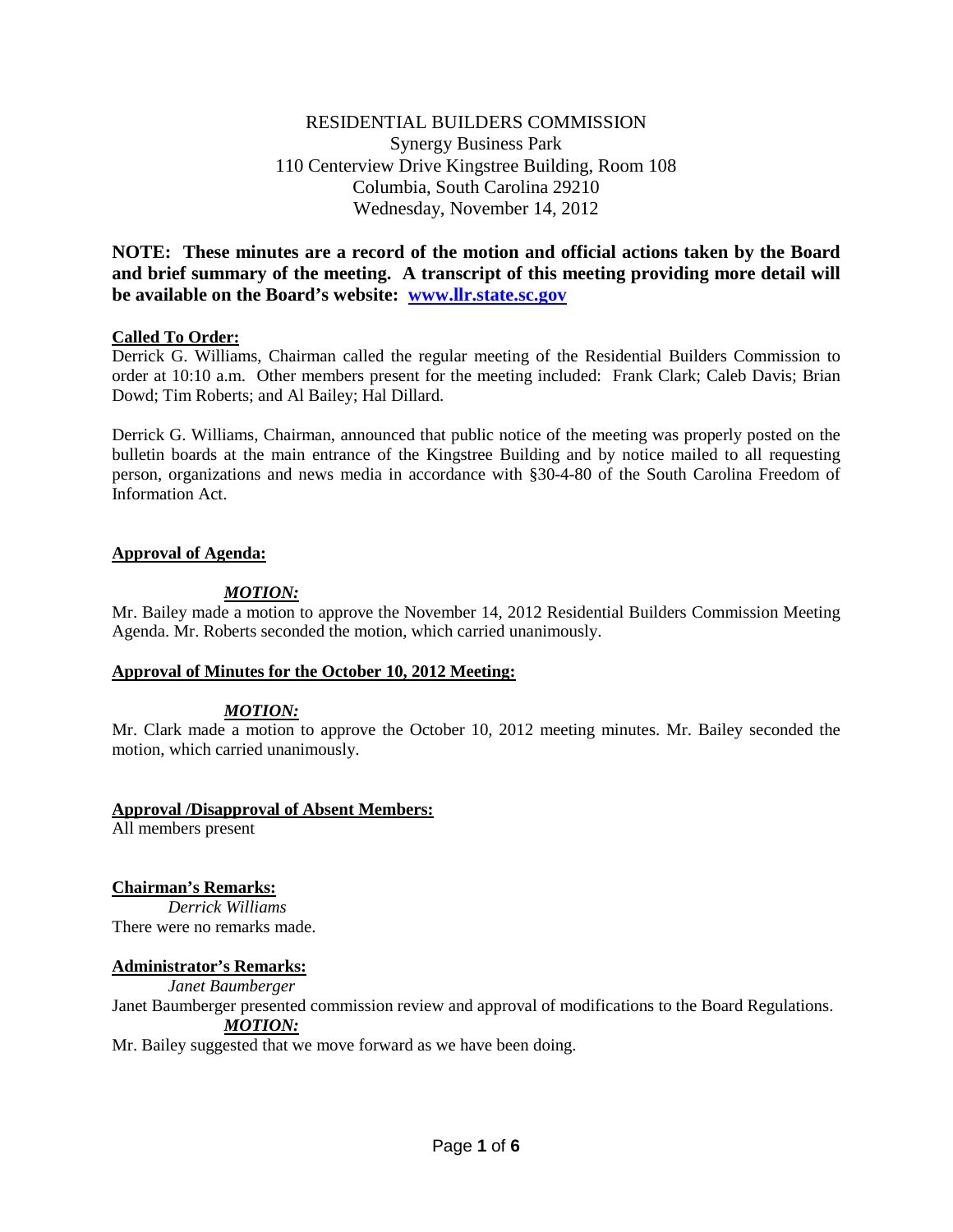### **OIE Report – Mr. Todd Bond:**

*Todd Bond, Chief Investigator of OIE* Mr. Todd Bond, Chief Investigator of Office of Investigation, reported the number of investigations as of today:

> **Complaints Received -** 480 **Active Investigations -** 157 **Closed Cases -** 319

#### **Old Business:**

**Recommendation of IRC:**

#### *MOTION:*

Mr. Dowd made a motion to approve the Recommendation of the IRC. Mr. Roberts seconded the motion, which carried unanimously.

#### **IRC Resolution Guidelines:**

#### *MOTION:*

Mr. Bailey made a motion to approve the IRC Resolution Guidelines. Mr. Roberts seconded the motion, which carried unanimously.

#### **Consideration of Memorandum of Agreement**

*Mr. Andrew Atkins*

#### *MOTION:*

Mr. Dillard made a motion to go into executive session. Mr. Bailey seconded the motion, which carried unanimously.

### *MOTION:*

Mr. Clark made a motion to come out of executive session. Mr. Dowd seconded the motion, which carried unanimously.

#### **MOTION:**

Mr. Bailey made a motion to accept the memorandum of Agreement. Mr. Davis seconded the motion, which carried unanimously.

#### **Application Reviews:**

*Mr. Jamie Decker*

The Commission held an Application Review Hearing regarding Mr. Jamie Decker. Mr. Decker appeared before the Commission to present testimony and waived his right to counsel.

### *MOTION:*

Mr. Bailey made a motion to allow Mr. Decker to take the exam. Mr. Dillard seconded the motion, which carried unanimously.

*(This proceeding was recorded by a court reporter in order to produce a verbatim transcript if requested in accordance with the law.)*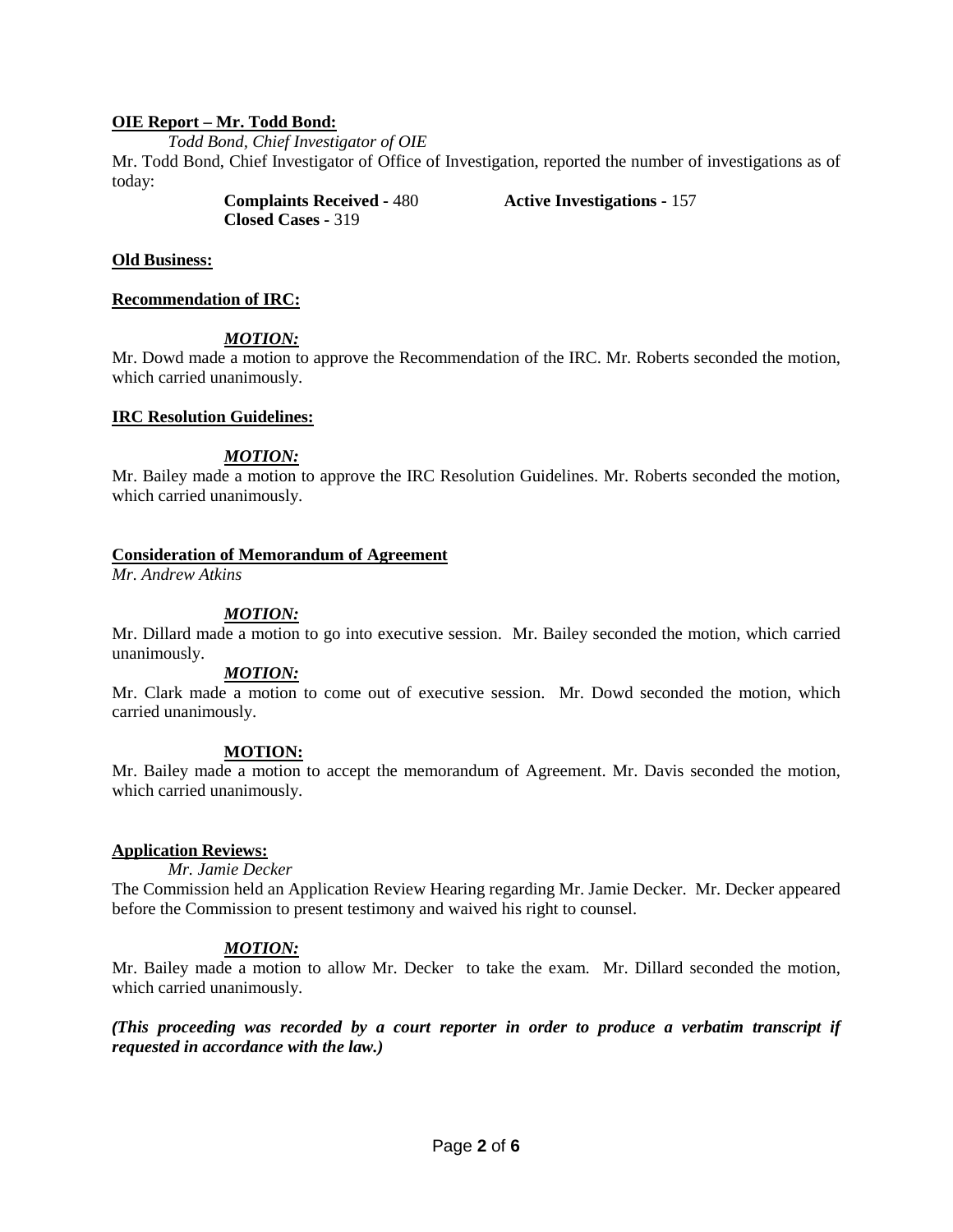#### Mr. *Michael Miller*

The Commission held an Application Review Hearing regarding Mr. Michael Miller. Mr. Miller appeared before the Commission to present testimony and waived his right to counsel.

### *MOTION:*

Mr. Bailey made a motion to allow Mr. Miller to take the exam. Mr. Davis seconded the motion, which carried unanimously.

#### *(This proceeding was recorded by a court reporter in order to produce a verbatim transcript if requested in accordance with the law.)*

#### *Mr. Brian Prince*

The Commission held an Application Review Hearing regarding Mr. Brian Prince. Mr. Prince appeared before the Commission to present testimony and waived his right to counsel.

#### *MOTION:*

Mr. Dowd made a motion to allow Mr. Prince to get his license and suggest that Mr. Prince provide a credit report upon next renewal. Mr. Davis seconded the motion, which carried unanimously.

### *(This proceeding was recorded by a court reporter in order to produce a verbatim transcript if requested in accordance with the law.)*

#### *Mr. Juan Delgado*

The Commission held an Application Review Hearing regarding Mr. Juan Delgado. Mr. Delgado appeared before the Commission to present testimony and waived his right to counsel.

### *MOTION:*

Mr. Bailey made a motion to allow Mr. Delgado to renew license. Mr. Davis seconded the motion, which carried unanimously.

#### *(This proceeding was recorded by a court reporter in order to produce a verbatim transcript if requested in accordance with the law.)*

#### *Mr. Mark Schlueter*

The Commission held an Application Review Hearing regarding Mr. Mark Schlueter. Mr. Schlueter appeared before the Commission to present testimony and waived his right to counsel.

### *MOTION:*

Mr. Bailey made a motion to allow Mr. Schlueter to get license. Mr. Roberts seconded the motion, which carried unanimously.

### *(This proceeding was recorded by a court reporter in order to produce a verbatim transcript if requested in accordance with the law.)*

#### *Mr. Joe Veal*

The Commission held an Application Review Hearing regarding Mr. Joe Veal. Mr. Veal appeared before the Commission to present testimony and waived his right to counsel.

### *MOTION:*

Mr. Davis made a motion to allow Mr. Veal to get his license. Mr. Dillard seconded the motion, which carried unanimously.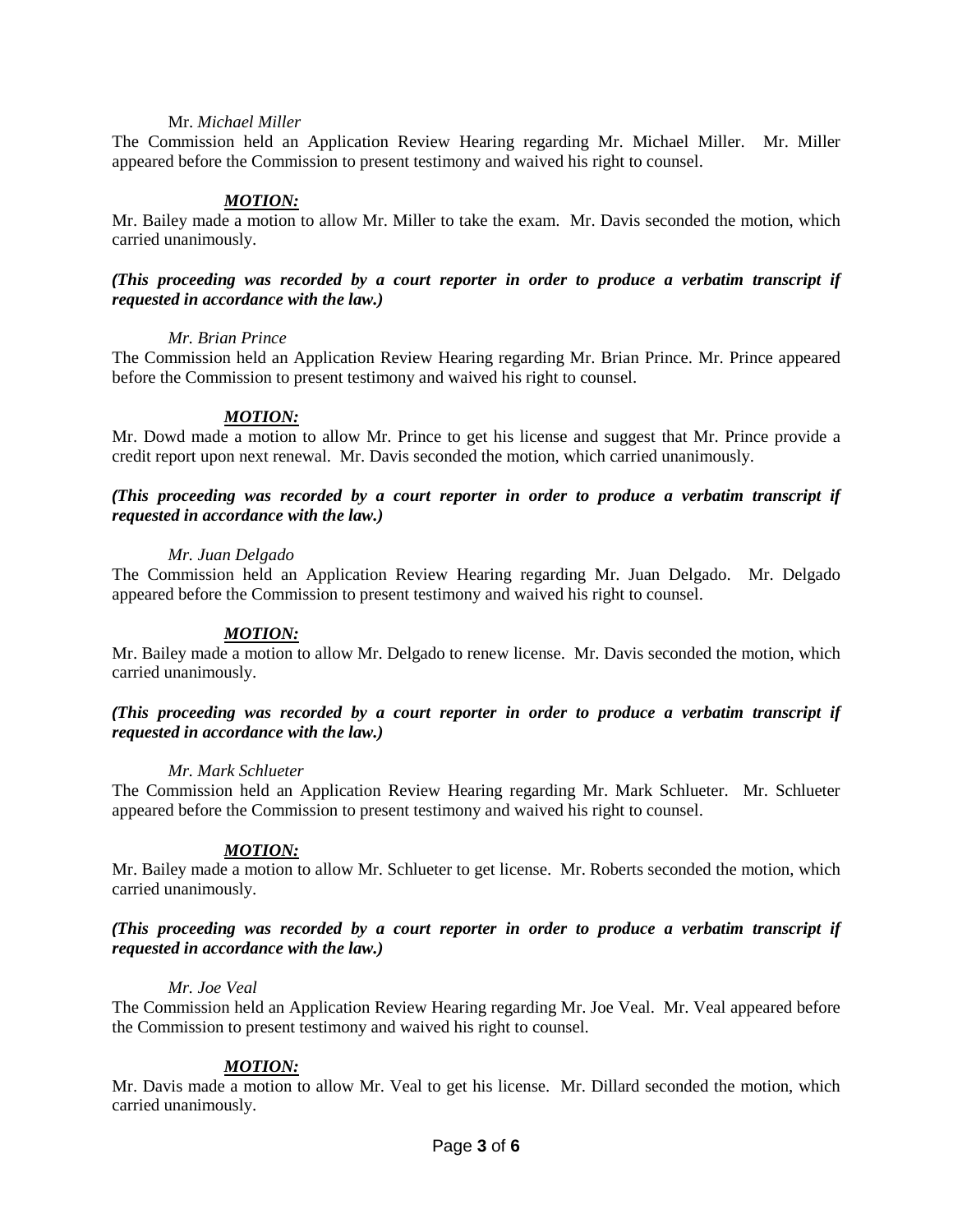*(This proceeding was recorded by a court reporter in order to produce a verbatim transcript if requested in accordance with the law.)*

#### **Renewal Applications**

## *Mr. H. Duane Goodwin*

The Commission held an Application Review Hearing regarding Mr. Duane Goodwin. Mr. Goodwin appeared before the Commission to present testimony and was represented by counsel, Attorney Holly Patterson.

## *MOTION:*

Mr. Dowd made a motion to allow Mr**.** Duane Goodwin to renew his license, but required to submit a credit report at next renewal. Mr. Bailey seconded the motion, which carried unanimously.

### *(This proceeding was recorded by a court reporter in order to produce a verbatim transcript if requested in accordance with the law.)*

### *Mr. Michael Squirewell*

The Commission held an Application Review Hearing regarding Mr. Michael Squirewell. Mr. Squirewell appeared before the Commission to present testimony and waived his right to counsel.

## *MOTION:*

Mr. Dowd made a motion to go into executive session. Mr. Roberts seconded the motion, which carried unanimously.

#### *MOTION:*

Mr. Dowd made a motion to come out of executive session. Mr. Bailey seconded the motion, which carried unanimously.

### **Motion for Reinstatement:**

#### *Mr. Douglas Thompson*

The Commission held an Application Review Hearing regarding Mr. Douglas Thompson. Mr. Thompson appeared before the Commission to present testimony and waived his right to counsel.

### *MOTION:*

Mr. Bailey made a motion to allow Mr. Thompson to reinstate his license, but placed on probation and must provide credit report at renewal. Must also provide information on Tax Lien and evidence of a payment plan. Mr. Dillard seconded the motion, which carried unanimously.

#### *Mr. Robert Rosen*

The Commission held an Application Review Hearing regarding Mr. Robert Rosen. Mr. Rosen appeared before the Commission to present testimony and waived his right to counsel.

### *MOTION:*

Mr. Davis made a motion to allow Mr. Rosen to reinstate his license, but placed on probation and must provide credit report at renewal. Mr. Dowd seconded the motion, which carried unanimously.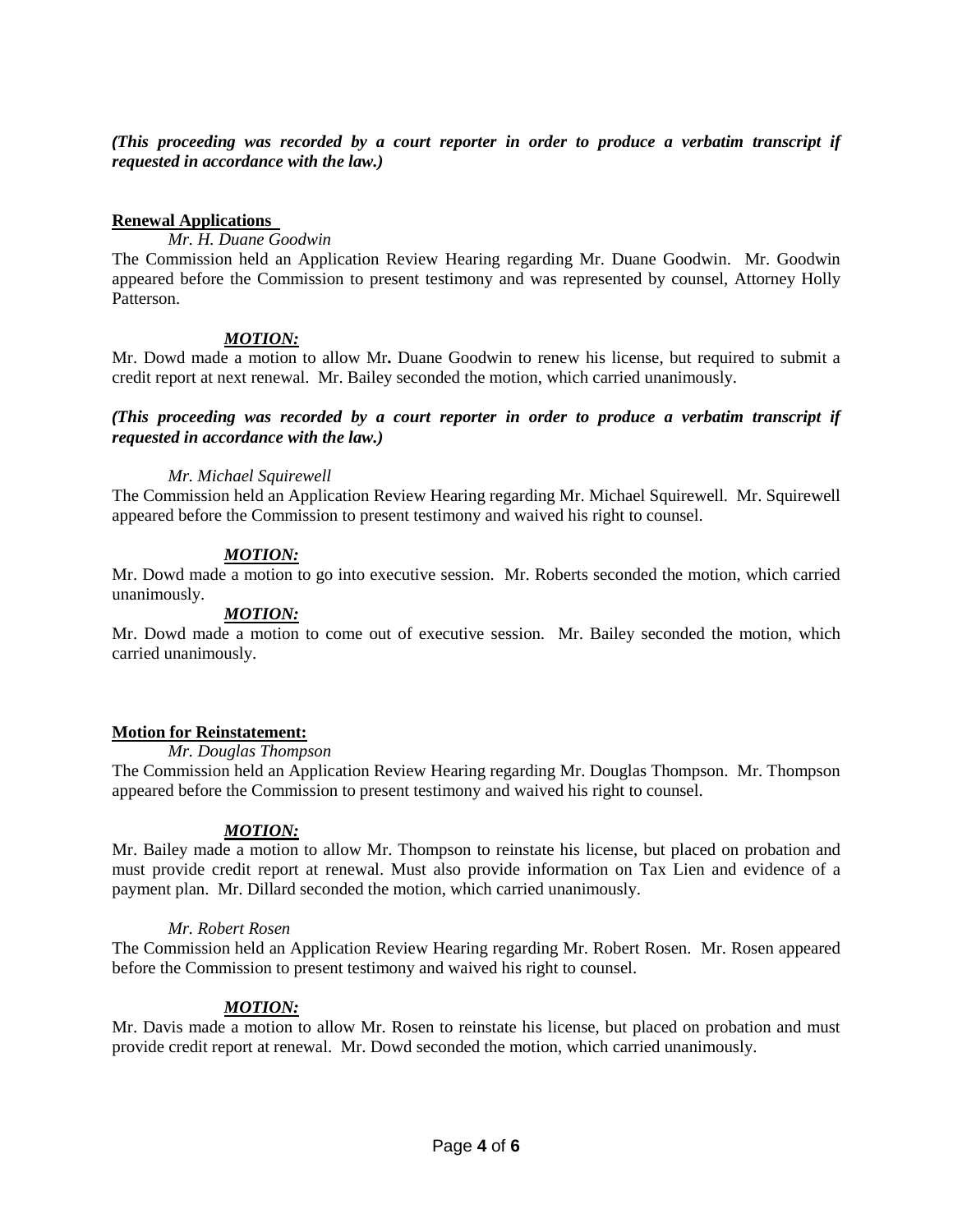### *Mr. Charles Stallsmith*

The Commission held an Application Review Hearing regarding Mr. Charles Stallsmith. Mr. Stallsmith appeared before the Commission to present testimony and waived his right to counsel.

## *MOTION:*

Mr. Davis made a motion to allow Mr. Stallsmith to reinstate his license, but placed on probation and must provide credit report at renewal. Mr. Roberts seconded the motion, which carried unanimously.

## *Mr. Paul Bailey*

The Commission held an Application Review Hearing regarding Mr. Paul Bailey. Mr. Bailey appeared before the Commission to present testimony and waived his right to counsel.

## *MOTION:*

Mr. Roberts made a motion to allow Mr. Bailey to reinstate his license, must provide documents as judgments are satisfied. Mr. Davis seconded the motion, which carried unanimously.

## **Approval of Administrators Report and Recommendation:**

*Mr. George Eastergard, Case #2010-201*

The Board held a Final Hearing regarding Mr. George Eastergard.

## *MOTION:*

Mr. Bailey made a motion to uphold Recommendation. Mr. Roberts seconded the motion, which carried unanimously.

*Mr. Gregory Hall, Case# 2011-406*

# *MOTION:*

The Board held a Final Hearing regarding Mr. Gregory Hall.

*MOTION:*

Mr. Davis made a motion to uphold Recommendation. Mr. Roberts seconded the motion, which carried unanimously.

# **Request for Modification of Consent Agreement Extension on time to pay Civil penalty:**

*Mr. Charles Callahan, Case#2011-596* The Commission held a motion for an extension regarding Mr. Charles Callahan. Mr. Callahan appeared before the Commission to present testimony and waived his right to counsel.

# *MOTION:*

Mr. Davis made a motion that Mr. Callahan not renew until \$1,000 fee is paid. Mr. Clark seconded the motion, which carried unanimously.

*(This proceeding was recorded by a court reporter in order to produce a verbatim transcript if requested in accordance with the law.)*